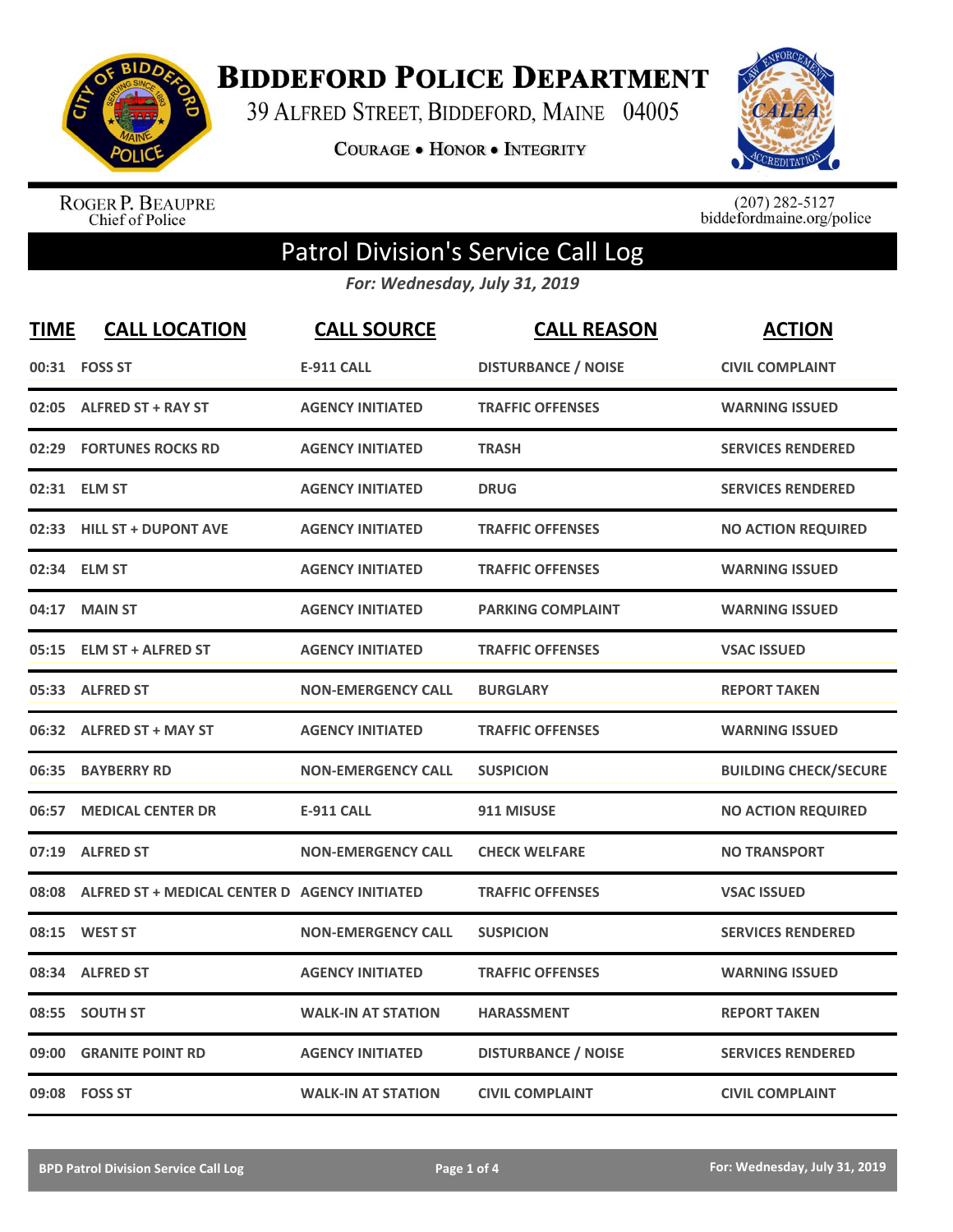| <b>TIME</b> | <b>CALL LOCATION</b>           | <b>CALL SOURCE</b>        | <b>CALL REASON</b>                 | <b>ACTION</b>                |
|-------------|--------------------------------|---------------------------|------------------------------------|------------------------------|
|             | 09:12 PRECOURT ST + ALFRED ST  | <b>AGENCY INITIATED</b>   | <b>TRAFFIC OFFENSES</b>            | <b>WARNING ISSUED</b>        |
|             | 09:18 BEACH AVE                | <b>NON-EMERGENCY CALL</b> | <b>ANIMAL COMPLAINT</b>            | <b>REFERRED OTHER AGENCY</b> |
|             | 09:36 LAFAYETTE ST             | <b>AGENCY INITIATED</b>   | <b>PAPERWORK</b>                   | <b>PAPERWORK NOT SERVED</b>  |
|             | 09:54 OAK ST                   | <b>AGENCY INITIATED</b>   | <b>PAPERWORK</b>                   | <b>PAPERWORK SERVED</b>      |
|             | 09:55 SOUTH ST                 | <b>AGENCY INITIATED</b>   | <b>TRAFFIC OFFENSES</b>            | <b>WARNING ISSUED</b>        |
|             | 10:04 GRAHAM ST                | <b>AGENCY INITIATED</b>   | <b>TRAFFIC OFFENSES</b>            | <b>WARNING ISSUED</b>        |
| 10:04       | <b>MAIN ST + SOUTH ST</b>      | <b>AGENCY INITIATED</b>   | <b>TRAFFIC OFFENSES</b>            | <b>WARNING ISSUED</b>        |
|             | 10:04 TACHEREAU AVE            | <b>NON-EMERGENCY CALL</b> | <b>ANIMAL COMPLAINT</b>            | <b>SERVICES RENDERED</b>     |
| 10:15       | <b>BRADBURY ST</b>             | <b>NON-EMERGENCY CALL</b> | <b>PARKING COMPLAINT</b>           | <b>GONE ON ARRIVAL</b>       |
|             | 10:20 MAIN ST + PARKVIEW CT    | <b>AGENCY INITIATED</b>   | <b>TRAFFIC OFFENSES</b>            | <b>WARNING ISSUED</b>        |
|             | 10:22 ALFRED ST                | <b>WALK-IN AT STATION</b> | <b>COURT ORDERED CHECK IN</b>      | <b>SERVICES RENDERED</b>     |
| 11:11       | <b>BOULDER WAY + ALFRED ST</b> | <b>NON-EMERGENCY CALL</b> | <b>ROAD HAZARD</b>                 | <b>REMOVED HAZARD</b>        |
|             | 11:59 ADAMS ST                 | <b>NON-EMERGENCY CALL</b> | <b>TRESPASSING</b>                 | <b>FIELD INTERVIEW</b>       |
|             | 12:02 HILL ST                  | <b>RADIO</b>              | <b>IMPOUND OPENED</b>              | <b>SERVICES RENDERED</b>     |
|             | 12:27 ALFRED ST                | <b>WALK-IN AT STATION</b> | <b>PAPERWORK</b>                   | <b>PAPERWORK SERVED</b>      |
|             | 12:35 ALFRED ST                | <b>NON-EMERGENCY CALL</b> | <b>COURT ORDERED CHECK IN</b>      | <b>SERVICES RENDERED</b>     |
|             | 13:14 BRADBURY ST              | <b>NON-EMERGENCY CALL</b> | <b>CIVIL COMPLAINT</b>             | <b>SERVICES RENDERED</b>     |
|             | 13:26    FOSS ST               | <b>WALK-IN AT STATION</b> | <b>CIVIL COMPLAINT</b>             | <b>CIVIL COMPLAINT</b>       |
|             | 13:35 LINCOLN ST               | <b>NON-EMERGENCY CALL</b> | <b>PARKING COMPLAINT</b>           | <b>SERVICES RENDERED</b>     |
|             | 13:36 ALFRED ST + BARRA RD     | <b>NON-EMERGENCY CALL</b> | <b>TRAFFIC SIGNAL MALFUNCTION</b>  | <b>NO ACTION REQUIRED</b>    |
|             | 13:47 ALFRED ST                | <b>NON-EMERGENCY CALL</b> | <b>RIDE ALONG CRIMINAL HISTORY</b> | <b>SERVICES RENDERED</b>     |
|             | 13:53 ALFRED ST                | <b>NON-EMERGENCY CALL</b> | <b>THEFT</b>                       | <b>NO ACTION REQUIRED</b>    |
|             | 14:18 GRAYSON ST               | <b>NON-EMERGENCY CALL</b> | <b>ALL OTHER</b>                   | <b>SERVICES RENDERED</b>     |
|             | 14:52 FOSS ST                  | <b>WALK-IN AT STATION</b> | <b>PAPERWORK</b>                   | <b>SERVICES RENDERED</b>     |
|             | 15:57 SULLIVAN ST              | <b>WALK-IN AT STATION</b> | <b>ASSIST PD AGENCY</b>            | <b>SERVICES RENDERED</b>     |
|             | <b>16:04 MEDICAL CENTER DR</b> | <b>E-911 CALL</b>         | <b>ALL OTHER</b>                   | <b>REFERRED OTHER AGENCY</b> |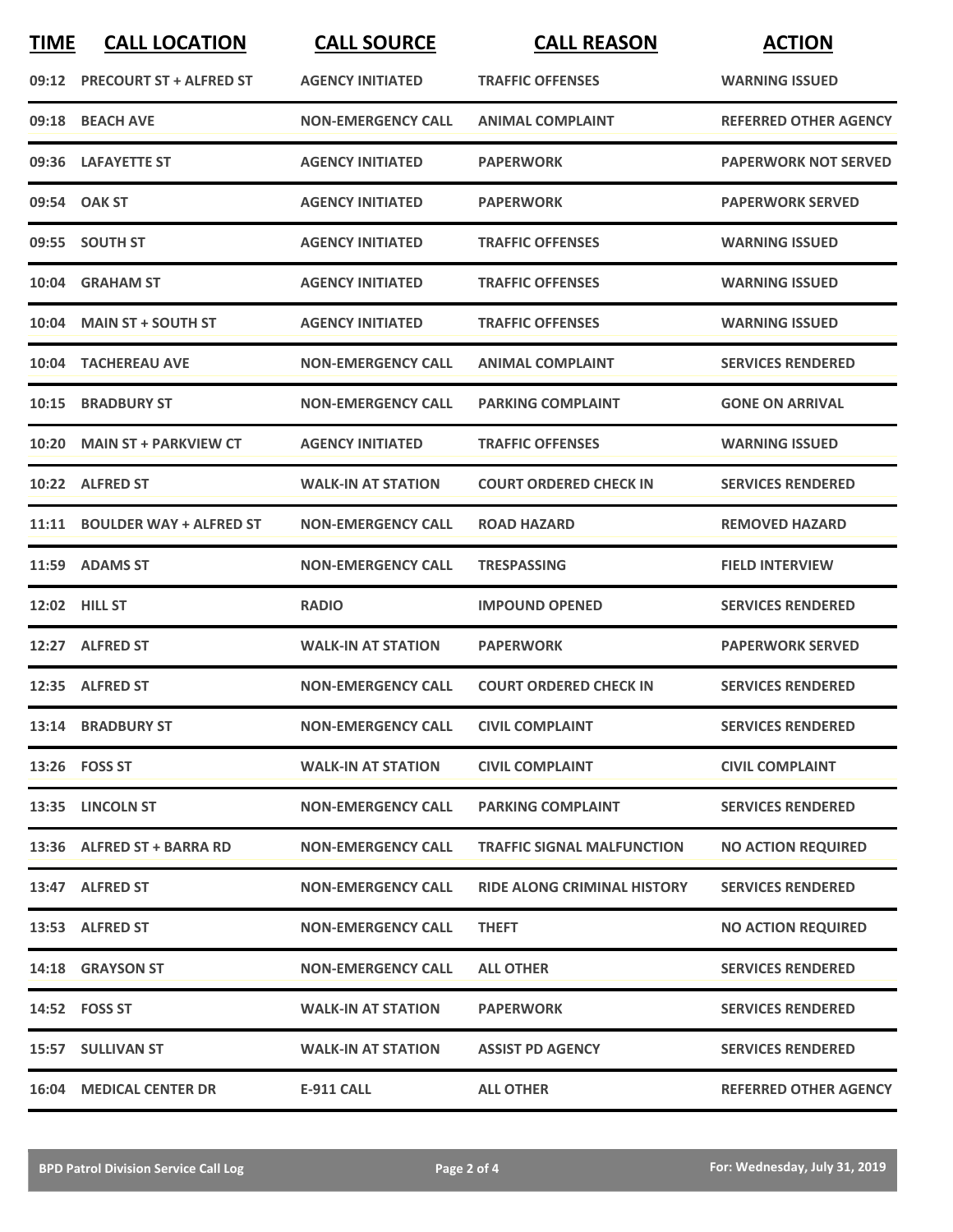| <b>TIME</b> | <b>CALL LOCATION</b>                                                                                        | <b>CALL SOURCE</b>        | <b>CALL REASON</b>                                                                           | <b>ACTION</b>             |  |
|-------------|-------------------------------------------------------------------------------------------------------------|---------------------------|----------------------------------------------------------------------------------------------|---------------------------|--|
|             | 16:10 ALFRED ST                                                                                             | <b>NON-EMERGENCY CALL</b> | 911 MISUSE                                                                                   | <b>WARNING ISSUED</b>     |  |
|             | 16:22 ALFRED ST                                                                                             | <b>WALK-IN AT STATION</b> | <b>CAR SEAT DETAIL</b>                                                                       | <b>SERVICES RENDERED</b>  |  |
|             | 16:26 POOL ST                                                                                               | <b>NON-EMERGENCY CALL</b> | 911 MISUSE                                                                                   | <b>WARNING ISSUED</b>     |  |
|             | 16:36 GRANITE ST                                                                                            | <b>NON-EMERGENCY CALL</b> | <b>FRAUD (INSUFFICIENT FUNDS)</b>                                                            | <b>UNFOUNDED</b>          |  |
|             | 17:01 FOSS ST                                                                                               | <b>E-911 CALL</b>         | <b>PAPERWORK</b>                                                                             | <b>PAPERWORK SERVED</b>   |  |
|             | 17:15 CLIFFORD ST                                                                                           | <b>NON-EMERGENCY CALL</b> | <b>CHECK WELFARE</b>                                                                         | <b>SERVICES RENDERED</b>  |  |
|             | 17:23 SIMARD AVE + MILLER AVE                                                                               | <b>NON-EMERGENCY CALL</b> | <b>SINK HOLE</b>                                                                             | <b>SERVICES RENDERED</b>  |  |
|             | 17:35 ALFRED ST                                                                                             | <b>E-911 CALL</b>         | 911 MISUSE                                                                                   | <b>NO ACTION REQUIRED</b> |  |
|             | 17:37 LINCOLN ST                                                                                            | <b>E-911 CALL</b>         | 911 MISUSE                                                                                   | <b>NO ACTION REQUIRED</b> |  |
|             | 17:39 ANDREWS RD                                                                                            | <b>E-911 CALL</b>         | 911 MISUSE                                                                                   | <b>NO ACTION REQUIRED</b> |  |
|             | 17:55 ALFRED ST                                                                                             | <b>WALK-IN AT STATION</b> | <b>SUSPICION</b>                                                                             | <b>SERVICES RENDERED</b>  |  |
|             | 18:00 ALFRED ST                                                                                             | <b>WALK-IN AT STATION</b> | <b>ARTICLES LOST/FOUND</b>                                                                   | <b>SERVICES RENDERED</b>  |  |
|             | 19:00 MAIN ST + FOSS ST                                                                                     | <b>NON-EMERGENCY CALL</b> | <b>SUSPICION</b>                                                                             | <b>GONE ON ARRIVAL</b>    |  |
|             | 19:19 SACO FALLS WAY                                                                                        | <b>E-911 CALL</b>         | <b>SUSPICION</b>                                                                             | <b>NEGATIVE CONTACT</b>   |  |
|             | 19:29 ELM ST                                                                                                | <b>E-911 CALL</b>         | <b>CRIM THREAT / TERRORIZING</b>                                                             | <b>SERVICES RENDERED</b>  |  |
|             | 19:32 MAIN ST                                                                                               | <b>NON-EMERGENCY CALL</b> | <b>CHECK WELFARE</b>                                                                         | <b>NEGATIVE CONTACT</b>   |  |
|             | 19:33 MAIN ST + ADAMS ST                                                                                    | <b>NON-EMERGENCY CALL</b> | <b>DRUNKENNESS</b>                                                                           | <b>NEGATIVE CONTACT</b>   |  |
|             | 19:43 QUIMBY ST                                                                                             | <b>NON-EMERGENCY CALL</b> | <b>ANIMAL COMPLAINT</b>                                                                      | <b>GONE ON ARRIVAL</b>    |  |
|             | 19:45 ALFRED ST                                                                                             | <b>WALK-IN AT STATION</b> | <b>COURT ORDERED CHECK IN</b>                                                                | <b>SERVICES RENDERED</b>  |  |
|             | 20:09 LINCOLN ST                                                                                            | <b>E-911 CALL</b>         | 911 MISUSE                                                                                   | <b>NO ACTION REQUIRED</b> |  |
|             | 20:17 GRAHAM ST + UNION ST                                                                                  | <b>E-911 CALL</b>         | <b>DRUNKENNESS</b>                                                                           | <b>GONE ON ARRIVAL</b>    |  |
|             | 20:20 LINCOLN ST + MAIN ST<br><b>CHARGE: ASSAULT</b>                                                        | <b>RADIO</b>              | <b>VIOL OF BAIL CONDITIONS</b><br>OFFENDER: KEASHAUN W MOODY  AGE: 22  RESIDENT OF: SACO, ME | <b>ARREST(S) MADE</b>     |  |
|             | OFFENDER: TAYLOR MACHELLE HARTLEY  AGE: 24  RESIDENT OF: SACO, ME<br>CHARGE: VIOLATING CONDITION OF RELEASE |                           |                                                                                              |                           |  |
|             | 20:21 ACORN ST                                                                                              | <b>NON-EMERGENCY CALL</b> | <b>HARASSMENT</b>                                                                            | <b>SERVICES RENDERED</b>  |  |
|             | 20:22 PIERSONS LN                                                                                           | <b>NON-EMERGENCY CALL</b> | <b>JUVENILE OFFENSES</b>                                                                     | <b>GONE ON ARRIVAL</b>    |  |